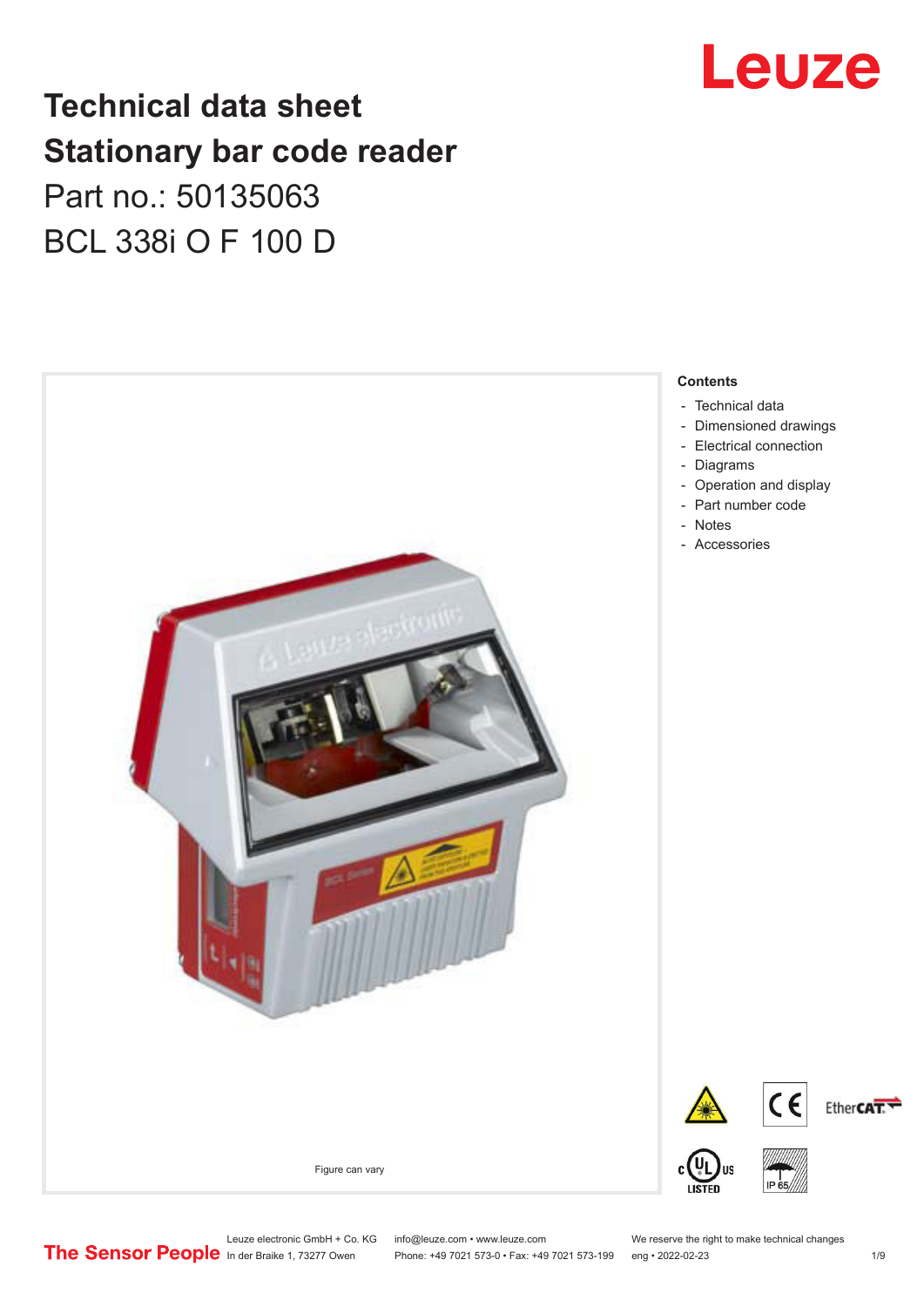### <span id="page-1-0"></span>**Technical data**

# Leuze

| <b>Basic data</b>                          |                                                            |
|--------------------------------------------|------------------------------------------------------------|
| <b>Series</b>                              | <b>BCL 300i</b>                                            |
| <b>Special version</b>                     |                                                            |
| <b>Special version</b>                     | Heating                                                    |
| <b>Functions</b>                           |                                                            |
| <b>Functions</b>                           | Alignment mode                                             |
|                                            | AutoConfig                                                 |
|                                            | AutoControl                                                |
|                                            | AutoReflAct                                                |
|                                            | Code fragment technology                                   |
|                                            | <b>LED</b> indicator                                       |
|                                            | Reference code comparison                                  |
| <b>Characteristic parameters</b>           |                                                            |
| <b>MTTF</b>                                | 110 years                                                  |
| <b>Read data</b>                           |                                                            |
| Code types, readable                       | 2/5 Interleaved                                            |
|                                            | Codabar                                                    |
|                                            | Code 128                                                   |
|                                            | Code 39                                                    |
|                                            | Code 93                                                    |
|                                            | <b>EAN 8/13</b>                                            |
|                                            |                                                            |
|                                            | GS1 Databar Expanded                                       |
|                                            | <b>GS1 Databar Limited</b>                                 |
|                                            | <b>GS1 Databar Omnidirectional</b>                         |
|                                            | <b>UPC</b>                                                 |
| Scanning rate, typical                     | $1,000$ scans/s                                            |
| Bar codes per reading gate, max.<br>number | 64 Piece(s)                                                |
| <b>Optical data</b>                        |                                                            |
| <b>Reading distance</b>                    | 80  455 mm                                                 |
| <b>Light source</b>                        | Laser, Red                                                 |
| Wavelength                                 | 655 nm                                                     |
| Laser class                                | 1, IEC/EN 60825-1:2014                                     |
| <b>Transmitted-signal shape</b>            | Continuous                                                 |
| <b>Modulus size</b>                        | $0.30.5$ mm                                                |
| <b>Reading method</b>                      | Oscillating-mirror scanner                                 |
| <b>Beam deflection</b>                     | Via rotating polygon wheel + stepping<br>motor with mirror |
| Light beam exit                            | Zero position at side at angle less than<br>$90^\circ$     |
| <b>Oscillating mirror frequency</b>        | 10 Hz                                                      |
| Max. swivel angle                          | 15°                                                        |
| <b>Electrical data</b>                     |                                                            |
| <b>Protective circuit</b>                  | Polarity reversal protection                               |
| Performance data                           |                                                            |
| Supply voltage U <sub>R</sub>              | 18  30 V, DC                                               |
| Power consumption, max.                    | 9 W                                                        |
| Inputs/outputs selectable                  |                                                            |
| Output current, max.                       | 60 mA                                                      |

| <b>Interface</b>                          |                                                                                               |
|-------------------------------------------|-----------------------------------------------------------------------------------------------|
| Type                                      | EtherCAT                                                                                      |
| <b>EtherCAT</b>                           |                                                                                               |
| <b>Function</b>                           | Process                                                                                       |
| <b>Transmission protocol</b>              | EtherCAT, CoE and EoE                                                                         |
| <b>Service interface</b>                  |                                                                                               |
| Type                                      | <b>USB 2.0</b>                                                                                |
| <b>USB</b>                                |                                                                                               |
| <b>Function</b>                           | Configuration via software                                                                    |
|                                           | Service                                                                                       |
| <b>Connection</b>                         |                                                                                               |
| <b>Number of connections</b>              | 1 Piece(s)                                                                                    |
| <b>Connection 1</b>                       |                                                                                               |
| <b>Function</b>                           | <b>BUS IN</b>                                                                                 |
|                                           | Connection to device                                                                          |
|                                           | Data interface                                                                                |
|                                           | PWR / SW IN / OUT                                                                             |
|                                           | Service interface                                                                             |
| <b>Type of connection</b>                 | Plug connector, It is essential to use a<br>connection unit when commissioning the<br>device. |
| No. of pins                               | 32 -pin                                                                                       |
| <b>Type</b>                               | Male                                                                                          |
| <b>Mechanical data</b>                    |                                                                                               |
| Design                                    | Cubic                                                                                         |
| Dimension (W x H x L)                     | 125 mm x 58 mm x 110 mm                                                                       |
| <b>Housing material</b>                   | Metal                                                                                         |
| <b>Metal housing</b>                      | Diecast aluminum                                                                              |
| Lens cover material                       | Glass                                                                                         |
| Net weight                                | 580 g                                                                                         |
| <b>Housing color</b>                      | Red                                                                                           |
|                                           | Silver                                                                                        |
| <b>Type of fastening</b>                  | Dovetail grooves                                                                              |
|                                           | Fastening on back                                                                             |
|                                           | Via optional mounting device                                                                  |
| <b>Operation and display</b>              |                                                                                               |
| <b>Type of display</b>                    | LED                                                                                           |
|                                           | Monochromatic graphic display, 128 x 32<br>pixels                                             |
| <b>Number of LEDs</b>                     | 2 Piece(s)                                                                                    |
| Type of configuration                     | Via web browser                                                                               |
| <b>Operational controls</b>               | Button(s)                                                                                     |
| Environmental data                        |                                                                                               |
| Ambient temperature, operation            | 040 °C                                                                                        |
| Ambient temperature, storage              | $-20$ 70 °C                                                                                   |
| <b>Relative humidity (non-condensing)</b> | 090%                                                                                          |
|                                           |                                                                                               |

**Number of inputs/outputs selectable** 2 Piece(s) **Input current, max.** 8 mA

Leuze electronic GmbH + Co. KG info@leuze.com • www.leuze.com We reserve the right to make technical changes<br>
The Sensor People in der Braike 1, 73277 Owen Phone: +49 7021 573-0 • Fax: +49 7021 573-199 eng • 2022-02-23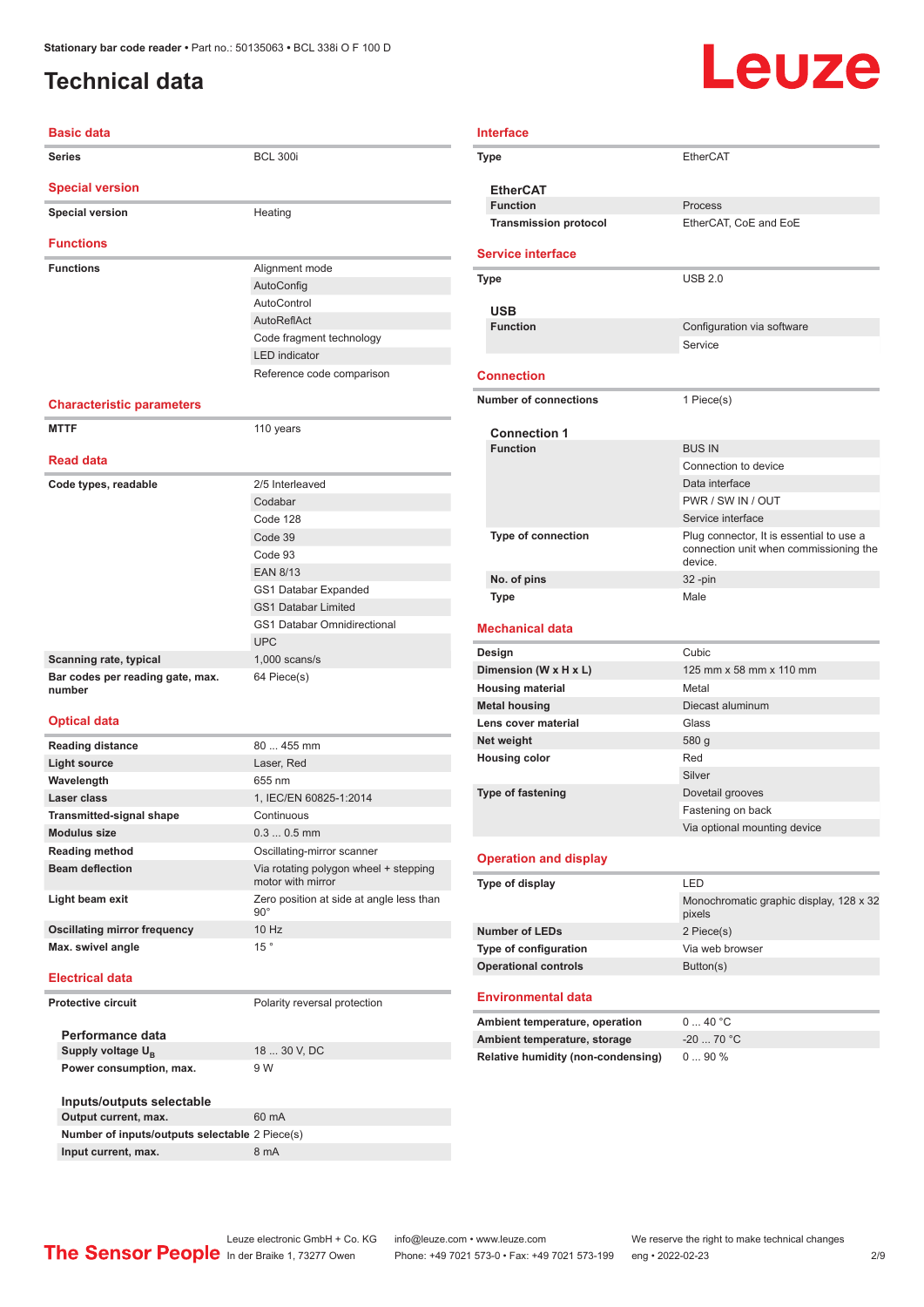### <span id="page-2-0"></span>**Technical data**

# Leuze

#### **Certifications**

| Degree of protection                                               | IP 65                    |
|--------------------------------------------------------------------|--------------------------|
| <b>Protection class</b>                                            | Ш                        |
| <b>Certifications</b>                                              | c UL US                  |
| Test procedure for EMC in accordance EN 55022                      |                          |
| with standard                                                      | EN 61000-4-2, -3, -4, -6 |
| Test procedure for shock in<br>accordance with standard            | IEC 60068-2-27, test Ea  |
| Test procedure for continuous shock<br>in accordance with standard | IEC 60068-2-29, test Eb  |
| Test procedure for vibration in<br>accordance with standard        | IEC 60068-2-6, test Fc   |

### **Dimensioned drawings**

All dimensions in millimeters







#### **Classification**

| <b>Customs tariff number</b> | 84719000 |
|------------------------------|----------|
| <b>ECLASS 5.1.4</b>          | 27280102 |
| <b>ECLASS 8.0</b>            | 27280102 |
| <b>ECLASS 9.0</b>            | 27280102 |
| ECLASS 10.0                  | 27280102 |
| <b>ECLASS 11.0</b>           | 27280102 |
| ECLASS 12.0                  | 27280102 |
| <b>ETIM 5.0</b>              | EC002550 |
| <b>ETIM 6.0</b>              | EC002550 |
| <b>ETIM 7.0</b>              | EC002550 |

A Optical axis

- B Swivel angle of the laser beam: ± 20 °
- C Deflection angle of the laser beam:  $\pm$  30 $^{\circ}$
- D M4 thread (5 deep)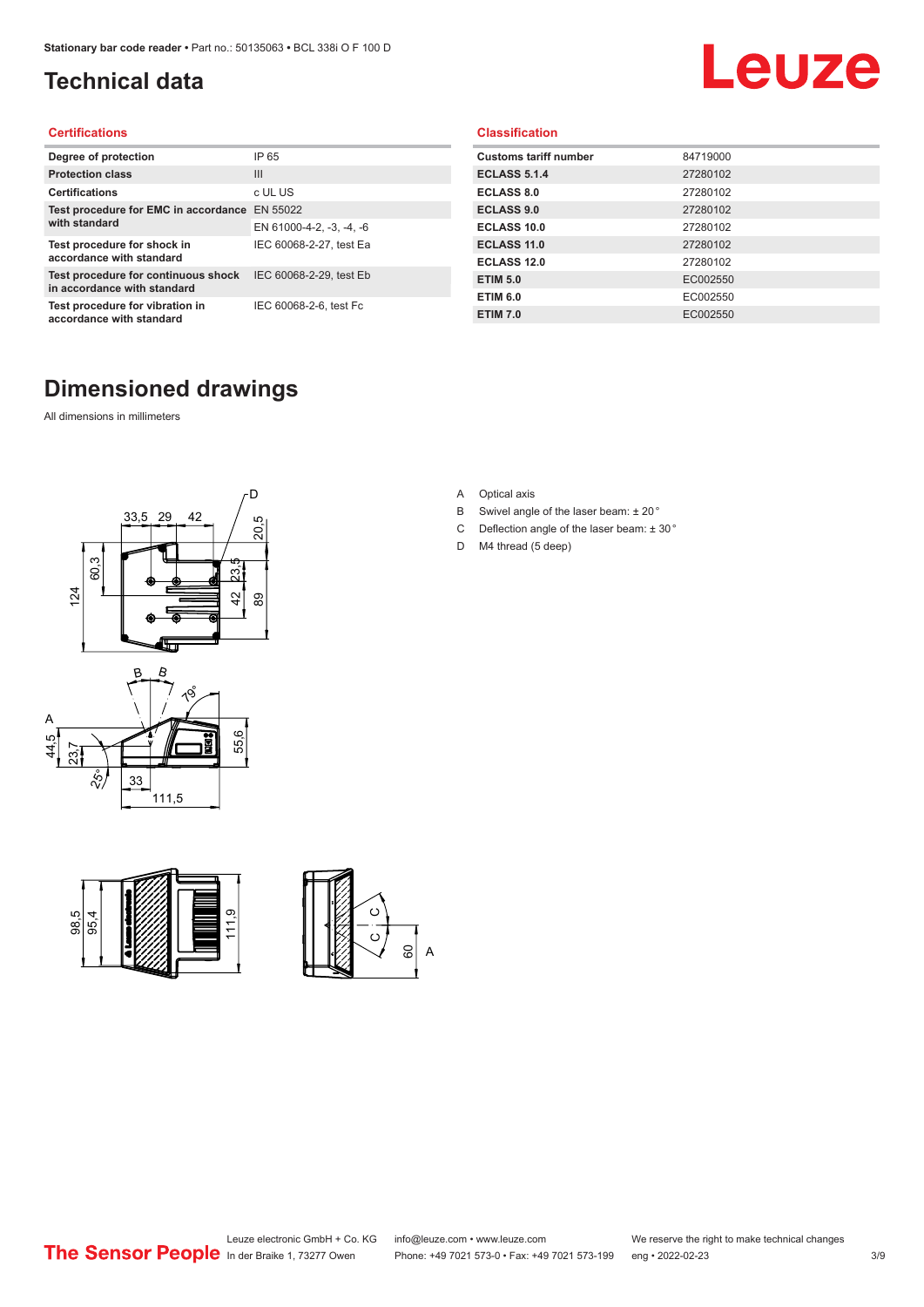#### <span id="page-3-0"></span>**Electrical connection**

# Leuze

#### **Connection 1**

| <b>Function</b>           | <b>BUS IN</b>                                                              |
|---------------------------|----------------------------------------------------------------------------|
|                           | Connection to device                                                       |
|                           | Data interface                                                             |
|                           | PWR / SW IN / OUT                                                          |
|                           | Service interface                                                          |
| Type of connection        | Plug connector                                                             |
| <b>Type of connection</b> | It is essential to use a connection unit when<br>commissioning the device. |
| No. of pins               | $32 - pin$                                                                 |
| <b>Type</b>               | Male                                                                       |

#### **Diagrams**

#### Reading field curve



x Reading field distance [mm]

y Reading field width [mm]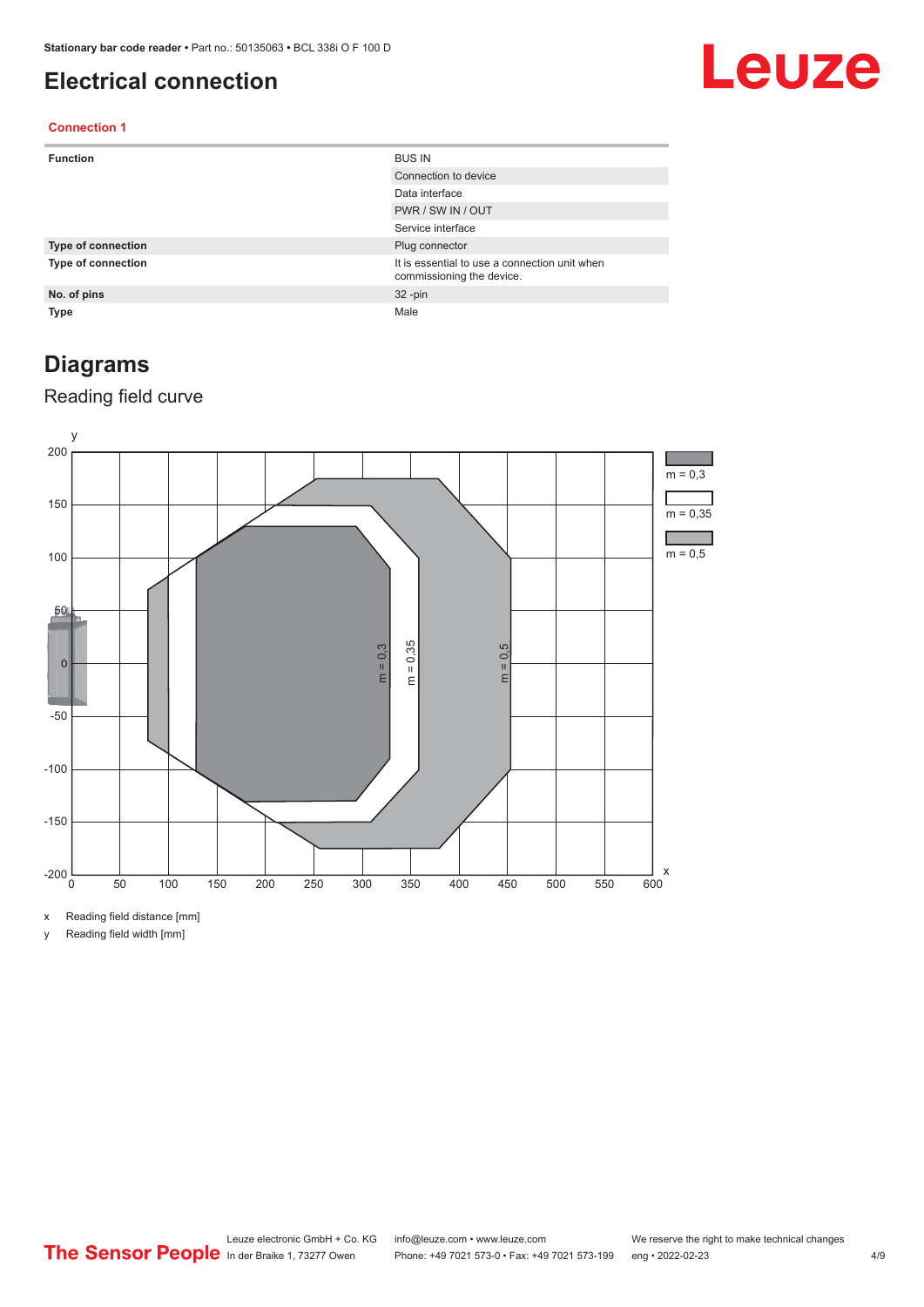#### <span id="page-4-0"></span>**Diagrams**

# Leuze

#### Lateral reading field curve



x Reading field distance [mm]

y Reading field height [mm]

### **Operation and display**

|                | <b>Display</b><br>LED |                                       | <b>Meaning</b>                  |  |  |
|----------------|-----------------------|---------------------------------------|---------------------------------|--|--|
|                | <b>PWR</b>            | Green, flashing                       | Device ok, initialization phase |  |  |
|                |                       | Green, continuous light               | Device OK                       |  |  |
|                |                       | Green, briefly off - on               | Reading successful              |  |  |
|                |                       | green, briefly off - briefly red - on | Reading not successful          |  |  |
|                |                       | Orange, continuous light              | Service mode                    |  |  |
|                |                       | Red, flashing                         | Device OK, warning set          |  |  |
|                |                       | Red, continuous light                 | Error, device error             |  |  |
| $\overline{2}$ | <b>BUS</b>            | Green, flashing                       | Initialization                  |  |  |
|                |                       | Green, continuous light               | Bus operation ok                |  |  |
|                |                       | Red, flashing                         | Communication error             |  |  |
|                | Red, continuous light | Bus error                             |                                 |  |  |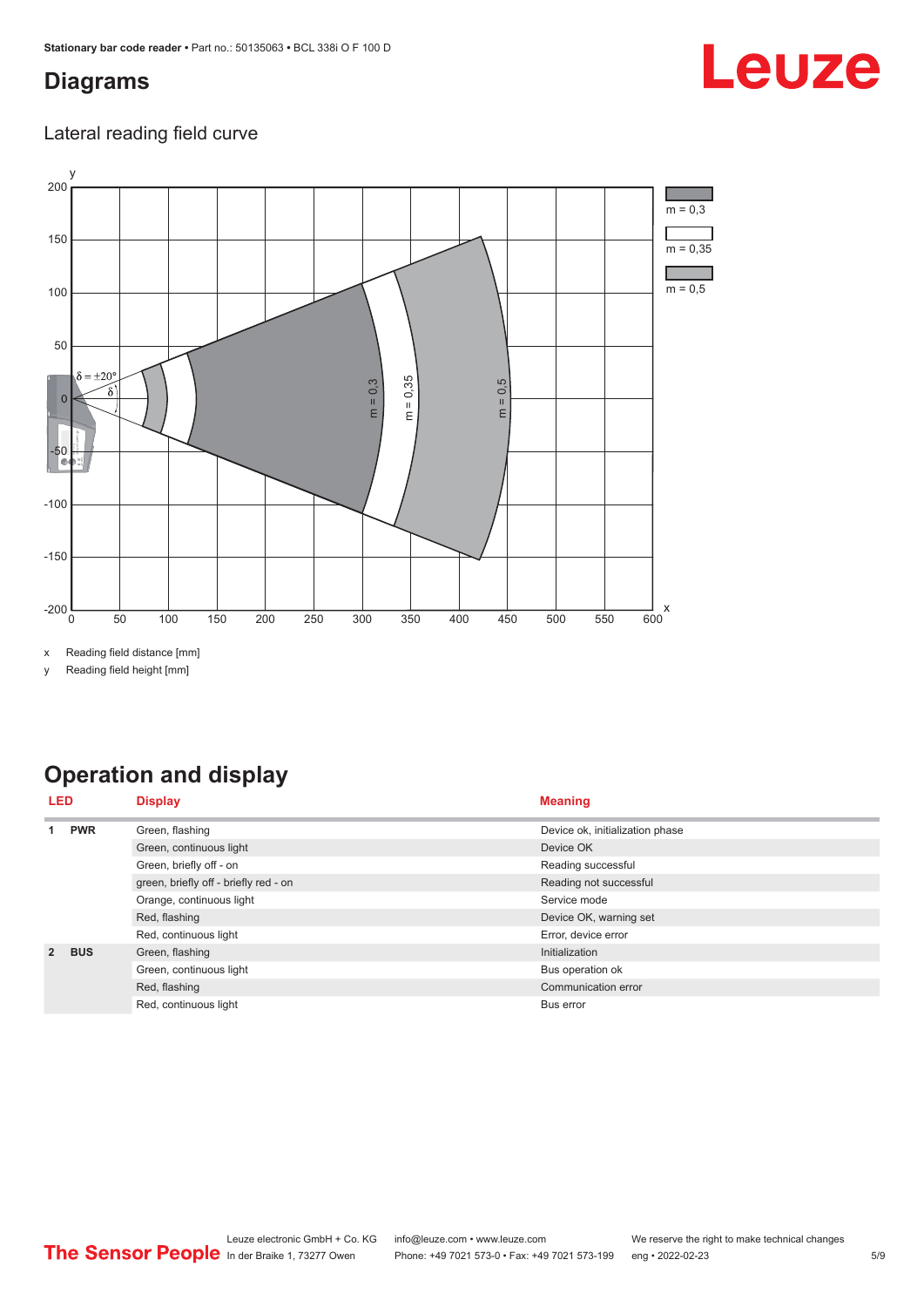#### <span id="page-5-0"></span>**Part number code**

Part designation: **BCL XXXX YYZ AAA BB CCCC**



| <b>BCL</b>  | <b>Operating principle</b><br>BCL: bar code reader                                                                                                                                                                                       |
|-------------|------------------------------------------------------------------------------------------------------------------------------------------------------------------------------------------------------------------------------------------|
| <b>XXXX</b> | Series/interface (integrated fieldbus technology)<br>300i: RS 232 / RS 422 (stand-alone)<br>301i: RS 485 (multiNet slave)<br>304i: PROFIBUS DP<br>308i: EtherNet TCP/IP, UDP<br>338i: EtherCAT<br>348i: PROFINET RT<br>358i: EtherNet/IP |
| YY          | <b>Scanning principle</b><br>S: line scanner (single line)<br>R1: line scanner (raster)<br>O: oscillating-mirror scanner (oscillating mirror)                                                                                            |
| z           | <b>Optics</b><br>N: High Density (close)<br>M: Medium Density (medium distance)<br>F: Low Density (remote)<br>L: Long Range (very large distances)<br>J: ink-jet (depending on the application)                                          |
| <b>AAA</b>  | <b>Beam exit</b><br>100: lateral<br>102: front                                                                                                                                                                                           |
| <b>BB</b>   | Special equipment<br>D: With display<br>H: With heating<br>DH: optionally with display and heating<br>P: plastic exit window                                                                                                             |
| CCCC        | <b>Functions</b><br>F007: optimized process data structure                                                                                                                                                                               |
| <b>Note</b> |                                                                                                                                                                                                                                          |



 $\%$  A list with all available device types can be found on the Leuze website at www.leuze.com.

#### **Notes**

**Observe intended use!** Λ  $\%$  This product is not a safety sensor and is not intended as personnel protection.  $\%$  The product may only be put into operation by competent persons.  $\%$  Only use the product in accordance with its intended use.

|  | <b>ATTENTION! LASER RADIATION - CLASS 1 LASER PRODUCT</b>                                                                                                                                                                                                  |
|--|------------------------------------------------------------------------------------------------------------------------------------------------------------------------------------------------------------------------------------------------------------|
|  | The device satisfies the requirements of IEC/EN 60825-1:2014 safety requlations for a product of laser class 1 and complies with 21 CFR 1040.10 except<br>for conformance with IEC 60825-1 Ed. 3., as described in Laser Notice No. 56, dated May 8, 2019. |
|  | $\&$ Observe the applicable statutory and local laser protection regulations.                                                                                                                                                                              |
|  | $\%$ The device must not be tampered with and must not be changed in any way.<br>There are no user-serviceable parts inside the device.<br>Repairs must only be performed by Leuze electronic GmbH + Co. KG.                                               |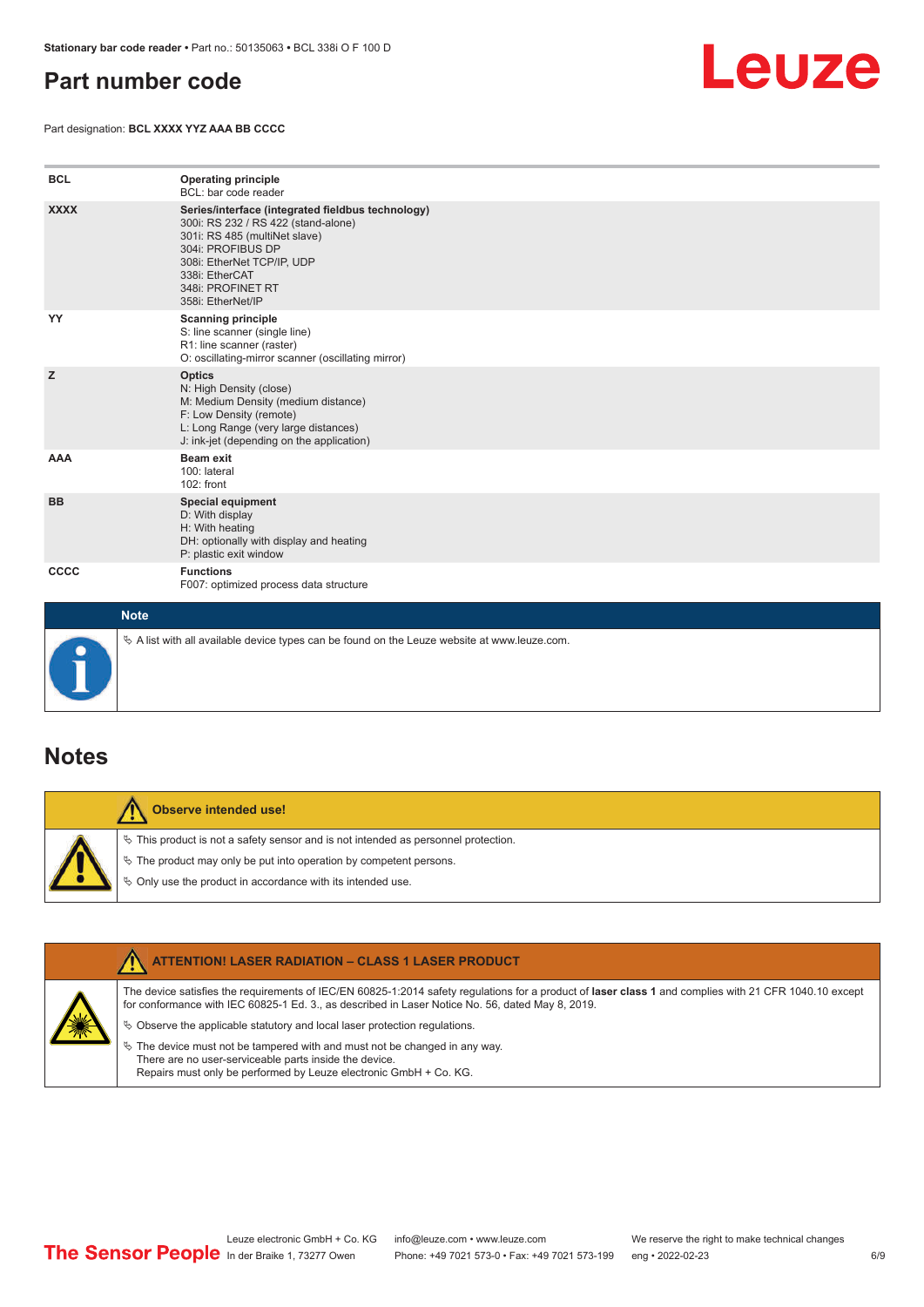#### **Accessories**

# Leuze

### Connection technology - Connection cables

|  | Part no. | <b>Designation</b>             | <b>Article</b>   | <b>Description</b>                                                                                                                                                                            |
|--|----------|--------------------------------|------------------|-----------------------------------------------------------------------------------------------------------------------------------------------------------------------------------------------|
|  | 50132079 | KD U-M12-5A-V1-<br>050         | Connection cable | Connection 1: Connector, M12, Axial, Female, A-coded, 5-pin<br>Connection 2: Open end<br>Shielded: No<br>Cable length: 5,000 mm<br>Sheathing material: PVC                                    |
|  | 50135074 | <b>KS ET-M12-4A-P7-</b><br>050 | Connection cable | Suitable for interface: Ethernet<br>Connection 1: Connector, M12, Axial, Male, D-coded, 4-pin<br>Connection 2: Open end<br>Shielded: Yes<br>Cable length: 5,000 mm<br>Sheathing material: PUR |

### Connection technology - Interconnection cables

|   |        | Part no. | <b>Designation</b>                     | <b>Article</b>        | <b>Description</b>                                                                                                                                                                                                               |
|---|--------|----------|----------------------------------------|-----------------------|----------------------------------------------------------------------------------------------------------------------------------------------------------------------------------------------------------------------------------|
| Ħ | $\Box$ | 50117011 | <b>KB USB A - USB</b><br>miniB         | Service line          | Suitable for interface: USB<br>Connection 1: USB<br>Connection 2: USB<br>Shielded: Yes<br>Cable length: 1,500 mm<br>Sheathing material: PVC                                                                                      |
|   |        | 50137078 | <b>KSS ET-M12-4A-</b><br>M12-4A-P7-050 | Interconnection cable | Suitable for interface: Ethernet<br>Connection 1: Connector, M12, Axial, Male, D-coded, 4-pin<br>Connection 2: Connector, M12, Axial, Male, D-coded, 4-pin<br>Shielded: Yes<br>Cable length: 5,000 mm<br>Sheathing material: PUR |
|   | the    | 50135081 | <b>KSS ET-M12-4A-</b><br>RJ45-A-P7-050 | Interconnection cable | Suitable for interface: Ethernet<br>Connection 1: Connector, M12, Axial, Male, D-coded, 4-pin<br>Connection 2: RJ45<br>Shielded: Yes<br>Cable length: 5,000 mm<br>Sheathing material: PUR                                        |

#### Connection technology - Connection boxes

| Part no.   | <b>Designation</b> | <b>Article</b>  | <b>Description</b>                                                                                                                                         |
|------------|--------------------|-----------------|------------------------------------------------------------------------------------------------------------------------------------------------------------|
| 50134929 * | ME 338 103         | Connection unit | Suitable for: BCL 338i, BPS 338i<br>Suitable for interface: EtherCAT<br>Number of connections: 4 Piece(s)<br>Connection: Cable with connector, M12, 900 mm |
| 50134927 * | ME 338 104         | Connection unit | Suitable for: BCL 338i<br>Suitable for interface: EtherCAT<br>Number of connections: 5 Piece(s)<br>Connection: Cable with connector, M12, 900 mm           |
| 50134928 * | ME 338 214         | Connection unit | Suitable for: BCL 338i<br>Suitable for interface: EtherCAT<br>Number of connections: 5 Piece(s)<br>Connection: Cable with connector, M12, 600 mm           |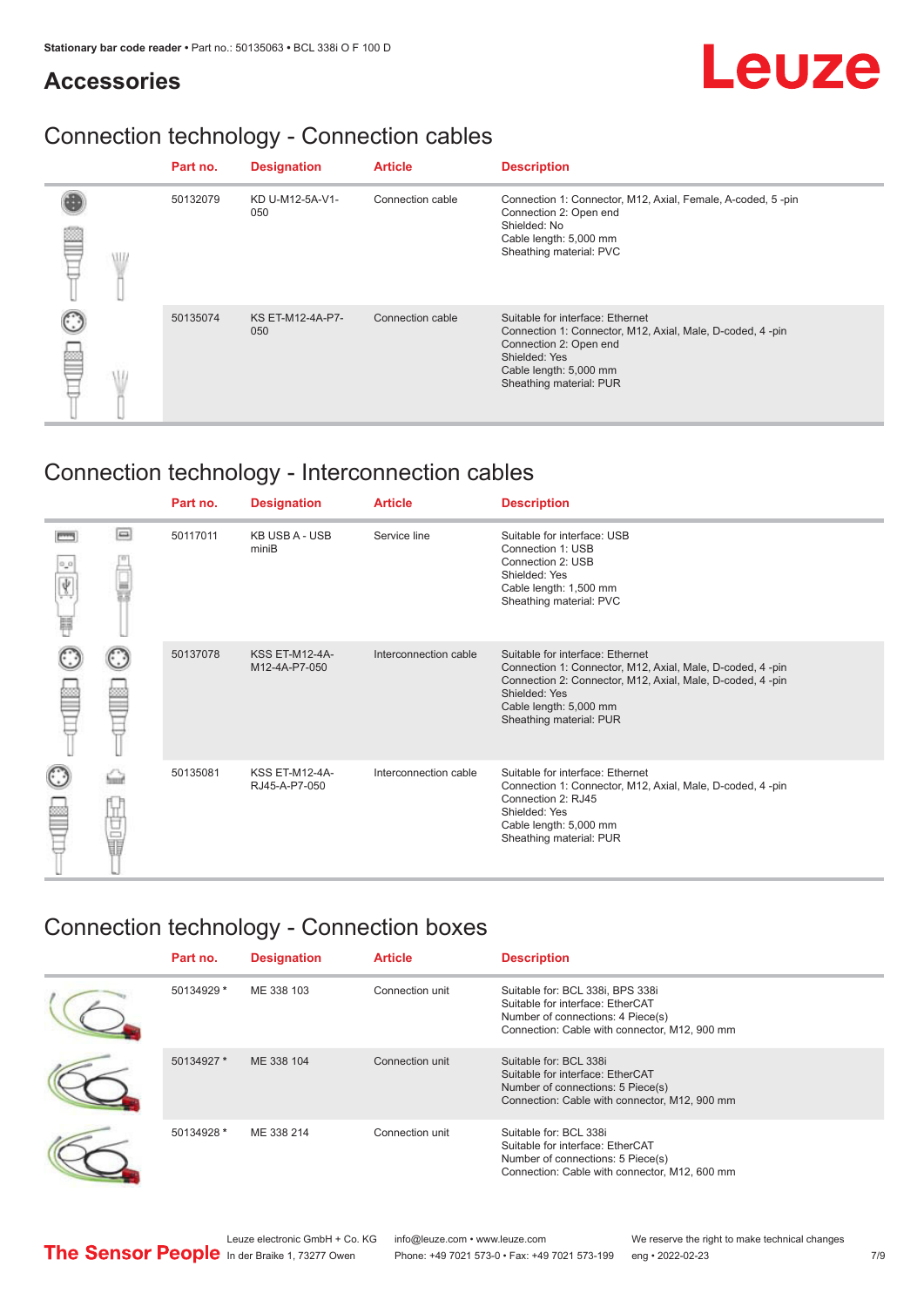### **Accessories**

#### **Part no.** Designation **Article Description** 50134931 **\*** MK 338 Connection unit Suitable for: BCL 338i, BPS 338i Suitable for interface: EtherCAT Number of connections: 4 Piece(s) Connection: Terminal 50134930 **\*** MS 338 Connection unit Suitable for: BCL 338i, BPS 338i Suitable for interface: EtherCAT Number of connections: 4 Piece(s) Connection: Connector, M12

\* Necessary accessories, please order separately

#### Mounting technology - Mounting brackets

|     | Part no. | <b>Designation</b> | <b>Article</b>  | <b>Description</b>                                                                                                                                                                            |
|-----|----------|--------------------|-----------------|-----------------------------------------------------------------------------------------------------------------------------------------------------------------------------------------------|
| C.X | 50121433 | BT 300 W           | Mounting device | Design of mounting device: Angle, L-shape<br>Fastening, at system: Through-hole mounting<br>Mounting bracket, at device: Screw type<br>Type of mounting device: Adjustable<br>Material: Metal |

#### Mounting technology - Rod mounts

| Part no. | <b>Designation</b> | <b>Article</b>  | <b>Description</b>                                                                                                                                                                                                                                                |
|----------|--------------------|-----------------|-------------------------------------------------------------------------------------------------------------------------------------------------------------------------------------------------------------------------------------------------------------------|
| 50121435 | BT 56 - 1          | Mounting device | Functions: Static applications<br>Design of mounting device: Mounting system<br>Fastening, at system: For 12 mm rod, For 14 mm rod, For 16 mm rod<br>Mounting bracket, at device: Clampable<br>Material: Metal<br>Tightening torque of the clamping jaws: $8 N·m$ |

#### Mounting technology - Other

| Part no. | <b>Designation</b> | <b>Article</b>  | <b>Description</b>                                                                                                                                 |
|----------|--------------------|-----------------|----------------------------------------------------------------------------------------------------------------------------------------------------|
| 50124941 | <b>BTU 0300M-W</b> | Mounting device | Fastening, at system: Through-hole mounting<br>Mounting bracket, at device: Clampable, Groove mounting, Suited for M4<br>screws<br>Material: Metal |

Leuze